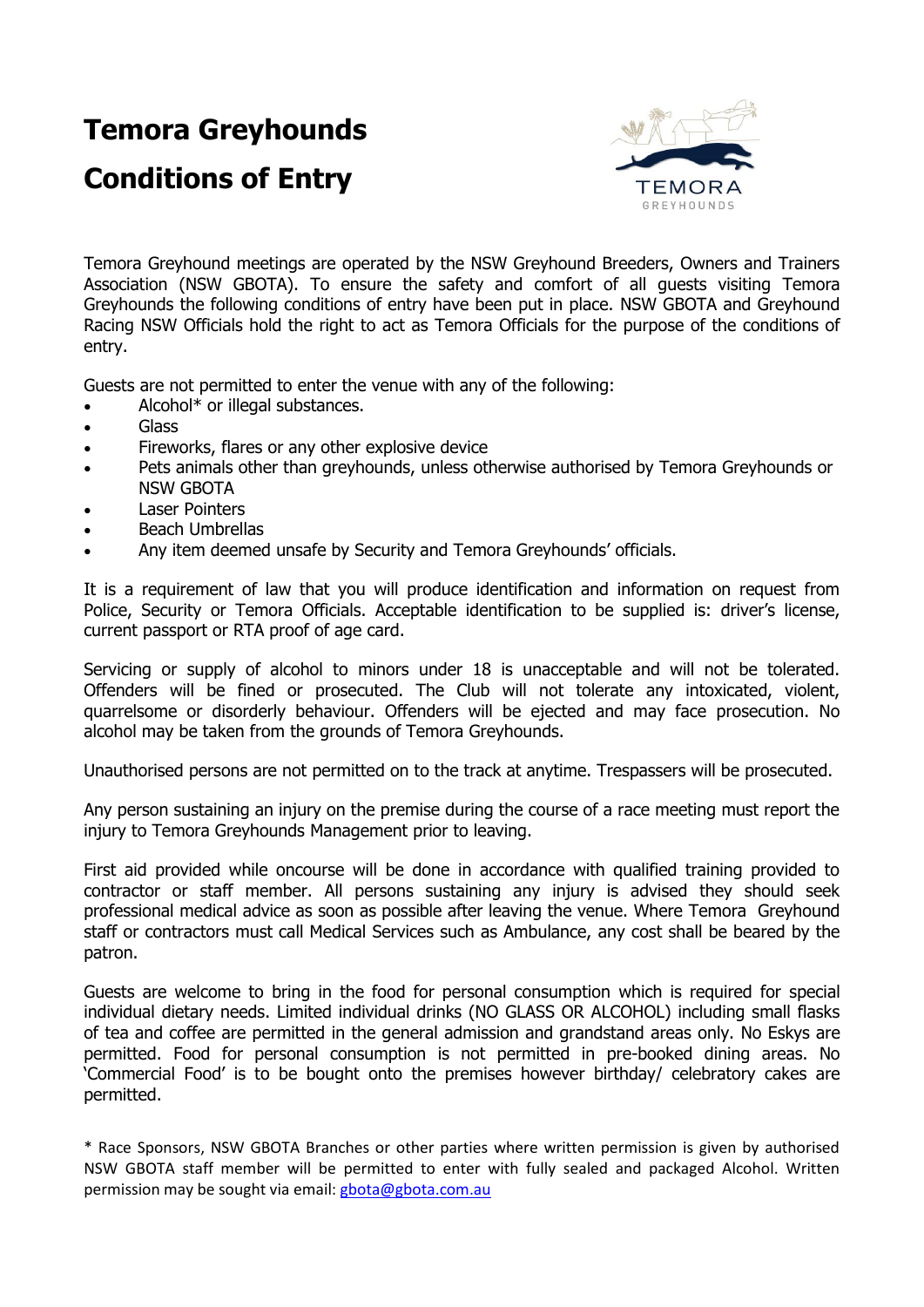Temora Greyhounds has the right to refuse entry to persons at the Club's discretion. If you are seen drinking or carrying open alcohol on approach to our venue, you will not be allowed in.

Groups which have undertaken Race Sponsorship are required to check in at the Race Night Office with Temora Greyhounds officials on arrival.

Non offensive fancy dress costumes will be permitted entry to course. However any article of clothing bearing any image, slogans or text which is indecent, discriminatory, obscene, insulting, threatening material or which may be offensive to other persons present at the course will not be permitted.

Any costume deemed offensive, obscene, insulting, having sexual connotations or which may be offensive to other persons present at the course (as determined by the Temora Greyhounds in its sole discretion) will NOT be permitted.

Patrons are not permitted to wear or otherwise display any commercial (ambush marketing), political or other offensive logos or signage.

Unauthorised soliciting, protesting or surveying on the Temora Greyhounds grounds is not permitted.

Children under 16 years are entitled to 'free entry' to the racecourse when accompanied by an adult. Patrons should note that children must be supervised by an accompanying adult at all times while within the venue.

Patrons choosing to leave valuables on the premises do so at their own risk. Temora Greyhounds cannot be held responsible for any damages for any lost, stolen, damaged or misplaced items.

Smoking is not permitted in enclosed areas, nor within or in front of the race track.

Filming or photography of patrons is not allowed unless permission is authorised by Club Officials. Authorised photography may be used for promotional purposes.

Temora Greyhounds will not refund any monies if a race meeting is abandoned or cancelled by order of the Stewards. In the event the meeting is abandoned on or prior to race 8 a free entry pass will be given to all patrons on production of their entry ticket to the Race Night Office.

#### **PHOTOGRAPHY POLICY**

The objective of this policy is to protect Temora Greyhounds and NSW GBOTA intellectual property and maintain the privacy of patrons and industry participants whilst at Temora Greyhounds. This policy will apply to video and photographic cameras.

Members and patrons are permitted to use personal cameras for private, non-commercial use. However, unless authorised by Temora Greyhounds officials in writing, members or patrons are not permitted to take any photographs or make any films, video, digital or sound recordings within Temora for commercial purposes. All photography or filming must be undertaken without the use of flash or additional lighting, unless otherwise agreed to by Temora Greyhound officials.

Temora Greyhounds officials, or its nominated representatives, reserve the right to:

Decide if a camera is being operated in a manner contrary to the above.

Temora Greyhounds – Conditions of Entry Page | 2 NSW GBOTA – gbota@gbota.com.au